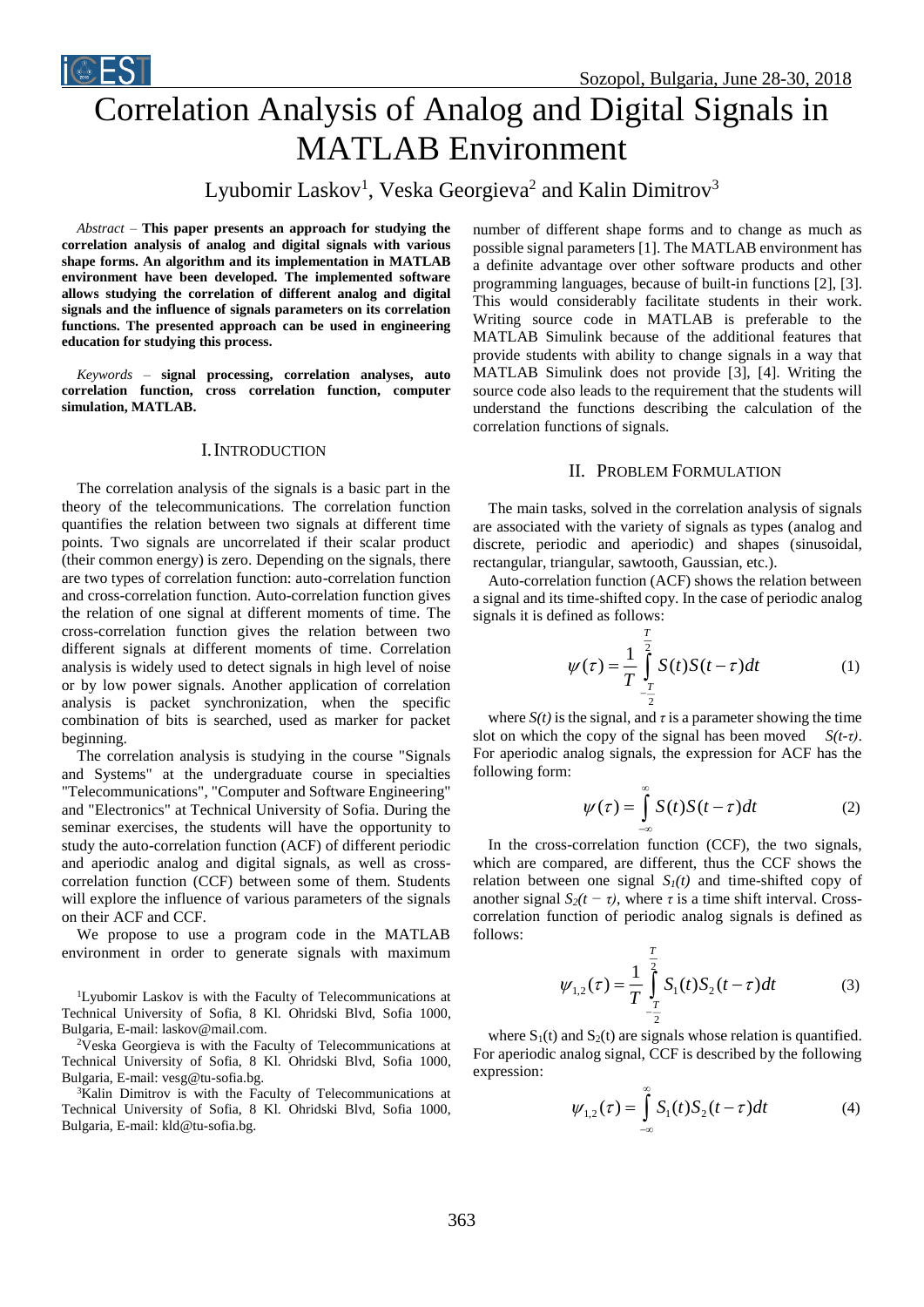

If the signals are discrete, it is necessary to modify the above given expressions, by replacing the integral with summation and "*τ*" with "*nT*". The expression for the Discrete Auto-Correlation Function (DACF) for periodic signals is following:

$$
\psi(nT) = \frac{1}{NT} \sum_{k=-\frac{NT}{2}}^{\frac{NT}{2}} S(kT)S[(k-n)T]
$$
 (5)

where  $S(kT)$  is the signal, n is the number of samples, on which the copy of the signal has been shifted *S[(k-n)T]*, and N is number of samples for one period of the signal. For aperiodic signals, the expression for DACF has the following form:

$$
\psi(nT) = \sum_{k=-\infty}^{\infty} S(kT)S[(k-n)T]
$$
 (6)

Discrete Cross-Correlation Function (DCCF) for periodic discrete signals is defined by:

$$
\psi_{1,2}(nT) = \frac{1}{NT} \sum_{k=-\frac{NT}{2}}^{\frac{NT}{2}} S_1(kT) S_2 [(k-n)T]
$$
 (7)

where  $S_1(kT)$  and  $S_2((k-n)T)$  are signals whose relation is quantified. For aperiodic signals, DCCF is defined as follows:

$$
\psi_{1,2}(nT) = \sum_{k=-\infty}^{\infty} S_1(kT) S_2 [(k-n)T]
$$
 (8)

Often, instead of ACF and CCF, their normalized values are used. They represent the ratio of the current value of the ACF or CCF and its maximum value. Their advantage is that they reduce the impact of impulse noise on signal recognition.

The main tasks, which can be solved by computer simulations, are following:

- 1. Create an appropriate model for a presentation of the signals.
- 2. Create algorithms for calculation of the analog and digital ACF and CCF.
- 3. Investigate the influence of the waveforms and signal parameters on the ACF and CCF.
- 4. Present the obtained results graphically.

# III. BASIC ALGORITHM FOR CORRELATION ANALYSIS

The block diagram of the proposed algorithm for correlation analysis of the analog and discrete signals is shown in Fig. 1.

Initially the global parameters and variables are set. Then it is necessary to select the type (analog or discrete) of the signals, whose ACF and CCF will be calculated. Signals with different shape forms have different specific parameters (basic parameters such as period, amplitude, etc. as well as specific parameters for the particular signal). Depending on the signals type, there are specific parameters to be set (for analog ones the variables in which the signals expressions will be stored, and for digital ones - the number of samples, etc.). In addition to the type of signal, it is necessary to know whether it is periodic or not. Depending on this, different models of signals will be created and different expressions for determining ACF and CCF will be used.

Considering all the parameters of the signals, students must create a mathematical description of the researched signals (the studies of the following analog and discrete, periodic and aperiodic signals are envisaged: sinusoidal, rectangular, triangular, sawtooth, and Gaussian, as well as digital sequences).



Fig. 1. Block diagram of the basic algorithm

Once the signal models are created, it is necessary to create an algorithm, which calculates the auto-correlation functions of both signals as well as the cross-correlation functions between them. For the different types of signals, the mathematical expressions describing ACF and CCF are different, so the used mathematical models will differ. The discrete part of the algorithm allows to be calculated ACF and CCF, not only for discrete signals but also for digital sequences.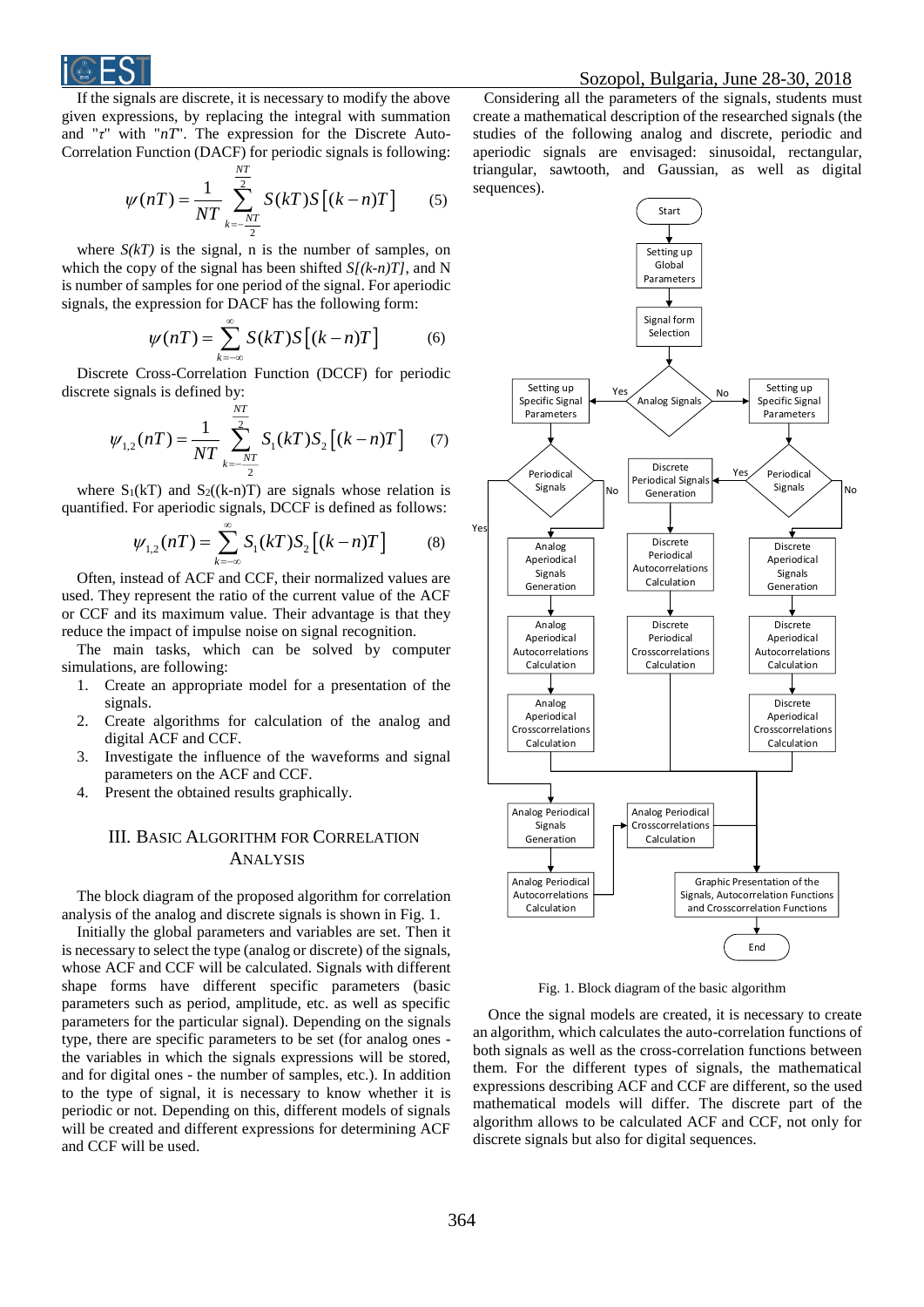

The implemented software modules for calculation of the correlation functions of periodic and aperiodic signals allow creating a graphical representation of the signals, their autocorrelation and cross-correlation functions. This gives possibilities for investigation and visualization of the impact of certain signal parameters of the signal and its correlation functions.

# IV. EXPERIMENTAL PART

The formulated problems are solved by computer simulation in MATLAB environment.

Some results from simulations of non-periodic analog, periodic discrete and periodic digital signals are shown in next figures bellow. The single analog rectangular impulse and its auto-correlation functions are presented in Fig. 2. In the first row of Fig. 3, the two mentioned above signals are shown, assuming that the signal displayed in red is shifted over time. The cross-correlation functions, which is obtained by offsetting the corresponding signal is shown in the second row of Fig. 3.



Fig. 2. Analog rectangular pulse and its ACF

The discrete sequence of rectangular impulses and its autocorrelation function are shown in Fig 4. Two discrete periodical signals (rectangular impulses and sawtooth impulses), where with red is marked the signal that is shifting in time are presented in the first row of Fig. 5. The second row of Fig. 6 shows the cross-correlation function when the corresponding signal is time shifted.



Fig. 3. Analog rectangular pulse and triangle pulse and their CCF



Fig. 4. Discrete sawtooth pulse train and its ACF